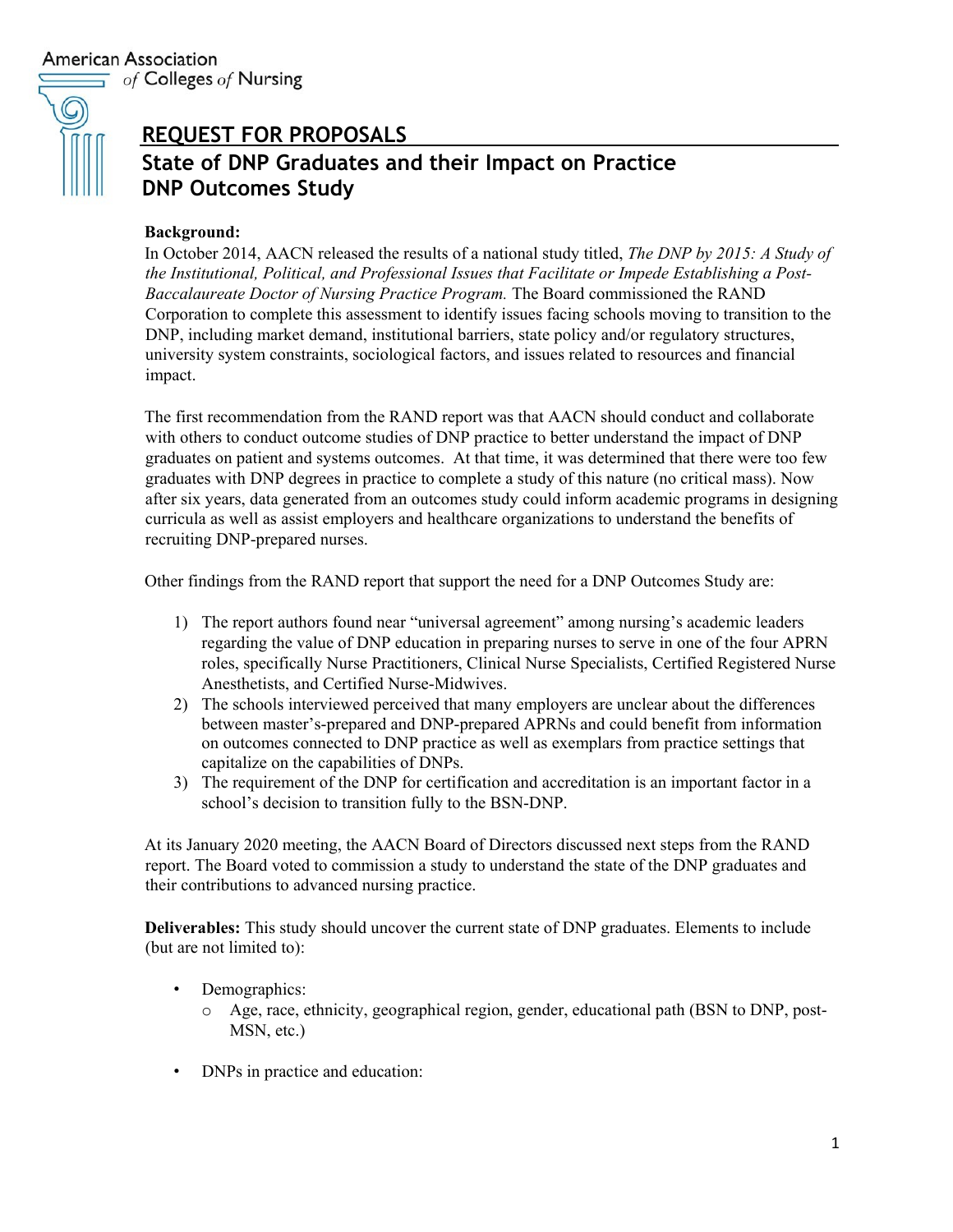- o Employment options Identify current positions by title assumed by DNP graduates working in practice settings and academia (i.e. Chief Nursing Officer; Nurse Practitioner; professor); verify if graduates maintained their current position, assumed new responsibilities, or obtained a new position following degree attainment
- o What motivates employers to hire DNP graduate?
- o Are DNP graduates used differently from master's-prepared nurses?
- o Are DNP graduates compensated differently by employers compared to other graduates (i.e. BSN, MSN, PhD)?
- Perceptions of DNP preparation
	- o Describe how graduates working in the practice arena believe their educational preparation and competence has prepared them to impact the care of patients and systems, including quality of care, system innovation/redesign, organizational policy change, etc.
	- o Describe how graduates working in academia believe their educational preparation and competence has prepared them to teach and augment nursing education programs.
	- o Describe how employers perceive the benefits of the educational preparation and competency of DNP graduates and what knowledge/competency gaps, if any, may persist
- Assessing impact
	- o Application of knowledge Describe how DNP graduates are applying the knowledge gained in their academic programs in the work environment.
	- o Describe the impact of DNP graduates compared to other nursing graduates on patient and system outcomes, quality of care, leadership, education, and policy development.
	- o Identify what metrics practice sites are using to assess the impact of DNP graduates.<br>  $\circ$  Describe if/how patient and system outcomes differ with graduates of post-MSN vers
	- Describe if/how patient and system outcomes differ with graduates of post-MSN versus post-BSN DNP programs.
	- o Describe academic-practice partnerships that advance DNP practice. Models of academic partnerships with other schools or other agencies/communities should be included.
- Assessing DNP program quality
	- o Detail AACN's expectations related to maintaining quality in DNP programs
	- o Describe the variability that exists in how DNPs are prepared (i.e., educational pathways, program delivery method, credit hours, clinical hour requirements)
	- o Determine if this variability impacts level of competence and outcomes in practice
	- o Make recommendations related to sustaining quality in DNP programs

The final report also must include specific action items for AACN to support the national movement of advanced nursing practice preparation at the DNP level. Vendors responding to this RFP must outline their plan for conducting the study, including methodology, detailed timeline for completion, and budget. In addition, responses to this RFP will be evaluated based on the applicant's experience mounting similar studies, a demonstrated understanding of the issues associated with this transition within nursing education, and an understanding of the relationship between education, patient, and healthcare outcomes. Note: Academic institutions are not eligible to submit proposals in response to this solicitation.